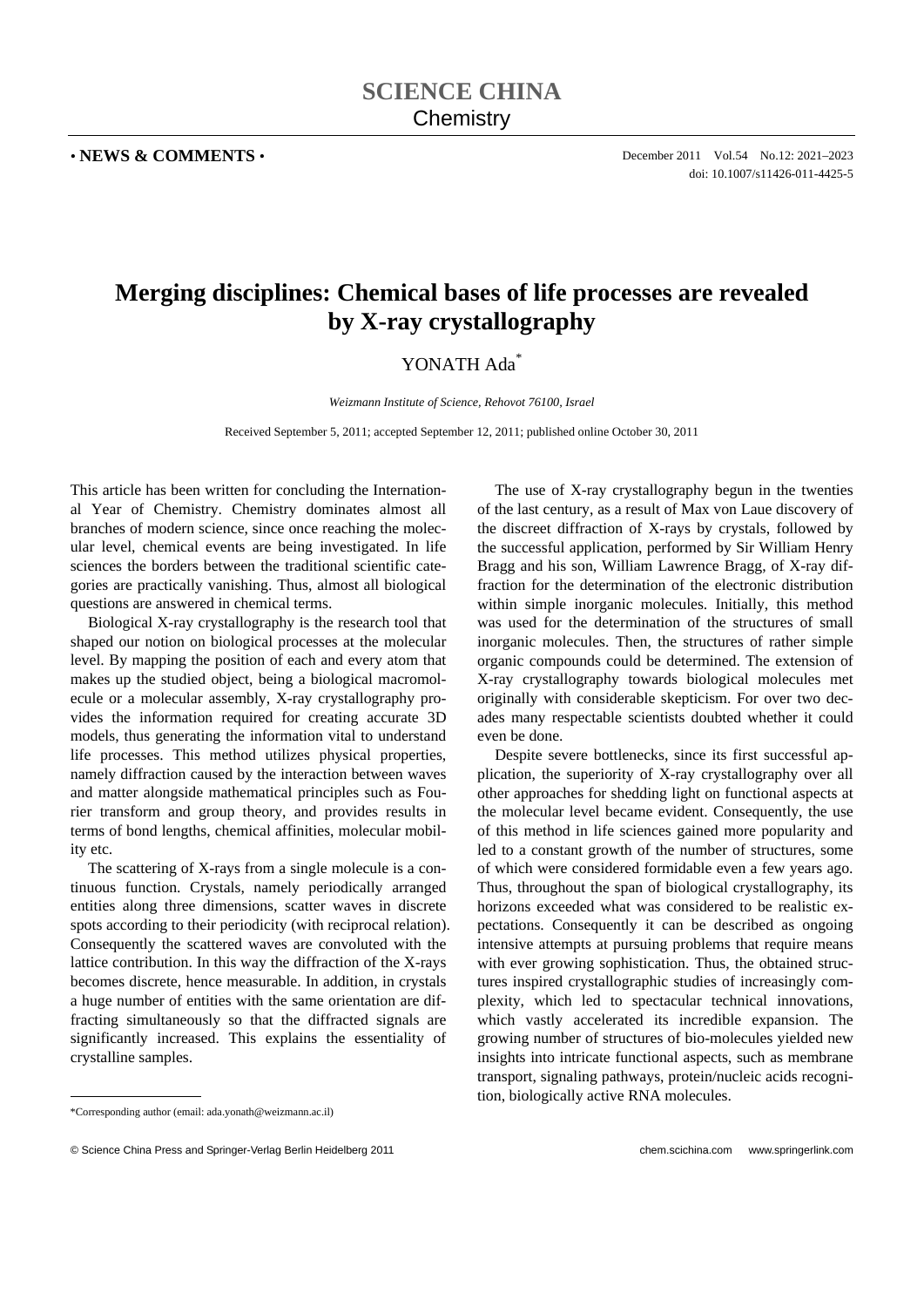One of the major bottlenecks is sample preparation. Thus, throughout the existence of biological crystallography and even today, when automated systems for crystal growth became available, growing useful crystals from biological macromolecules has been a major bottleneck in the determination of their three dimensional structures. This is because of their inherent internal flexibility and the acute requirement for being immersed in supporting solvent in order to maintain their functional meaningful conformation. In the case of membrane proteins, the latter is particularly limiting. The membranes that encapsulate cells or internal cellular specialized compartments, are water-impermeable barriers in which proteins, controlling the transport through the membranes, are embedded. As by their nature these proteins are hardly soluble in aqueous media, their crystallization is significantly more complex than the crystallization of soluble proteins. Therefore among the total number (~80000) of structures of proteins that are currently known, only about 280 structures of membrane proteins have been deposited in the protein data bank (PDB) during the last 26 years, since the first membrane protein structure has been determined. Remarkably, about a half of the structures were determined during the last few years. Also, an impressive increase in the resolution limits is constantly being achieved.

Currently biological crystallography is being employed for investigating a large variety of key life processes with incredible progress. Selected highlights of the recent impressive progress in understanding the chemical aspects of fundamental life process by deciphering structures are listed below. These include transcriptional regulation of genes controlling the ratio of unsaturated/saturated fatty acids; oxidoreductase complexes; complexes of multimeric membrane and outer membrane proteins; membrane activators; polypeptide transport-associated domains; G-proteincoupled receptors with transmembrane helices used for transducing signals into cells; human lipases that play key roles in endocannabinoid signaling; secreted lysophospholipases that generate lipid interacting mediators; actin regulatory complex that controls cytoskeletal dynamics by promoting filament nucleation; outer membrane palimitoyl transferease; plant self activating G-protein; the catalytic domain of human calmodulin; chaperons from plant pathogens; tumor suppressor proteins; estrogen receptors and more.

X-ray crystallography of RNA molecules and their complexes has also expanded dramatically recently. Examples are riboswitches and ribosomes. The latter are the universal cellular assemblies that translate the genetic code into proteins. The first molecular structures of bacterial ribosomal particles became available about a decade ago. These structures and those determined later illuminated key issues concerning in the process of protein production and also paved the way for the design on improved antibiotics. Interestingly the first three decades of ribosomal crystallography only prokaryotic ribosome structures were investigated crystallographially. During the last year the first two structures of eukaryotic ribosomal particles have been determined: of the small ribosomal subunit from protozoa, in complex with a translation initiation protein and of a functional complex of a eukaryotic ribosome from the yeast. Considering the much higher complexity of eukaryotic ribosomes, which are 40% larger than their bacterial counterparts, the recent structures demonstrate a remarkable progress.

The resolution limit of the determined structures is one of the major issues in crystallographic structure determination. Aiming at illuminating the mechanisms of biological processes at the molecular level, high resolution structures are desired. Diffraction that can yield electron density map showing the exact position for each atom is preferably obtained from samples in which all atoms are rather fixed in their positions and all crystallized molecules are in identical conformations. Because proteins are fairly flexible, and because crystals of biological macromolecules contain significant amount of solvent, the lattice is somewhat disordered and therefore the diffraction pattern cancels out at lower resolution limits. The impressive result that was documented in 2011, namely the structure of the very small protein crambin that was determined at a resolution limit of 0.48 Å, is clearly an exception in this field.

Throughout, biological crystallography has been suffering from numerous bottlenecks and obstacles. Challenging these hurdles inspired not only major innovations and outstanding technological advances, but also led to conceptual revolutions in the philosophy of the experimental design. Consequently, installation of advanced technologies and innovative computational tools was required. An example is synchrotron radiation (SR) that became useful about four decades ago. Furthermore, the exploitation of its favorable properties, namely beam brightness, beam collimation and wavelength tunability, have been constantly optimized and led to striking progress in accurate structure determination. Originally, using synchrotron radiation met with severe skepticism. Once its usefulness became evident, many technical problems hampered its efficient exploitation. For example, the damage of most biological crystals caused almost instantaneously by the synchrotron X-ray beam brightness (required for obtaining measurable data from crystals of biological macromolecules), could be reduced to tolerable level by the introduction of a novel procedure for conducting data collection at cryo temperature.

In addition, despite the shortcomings of synchrotron radiation, it was soon realized that it provides unprecedented experimental tools for the determination structures. Noteworthy is the exploitation of its tunability for the determination of the crystallographic phases, which are required for constructing electron density maps, but cannot be directly measured. For filling in this missing link, resonant diffraction methods capable of direct phase determination were pioneered, based on discovering the critical properties of